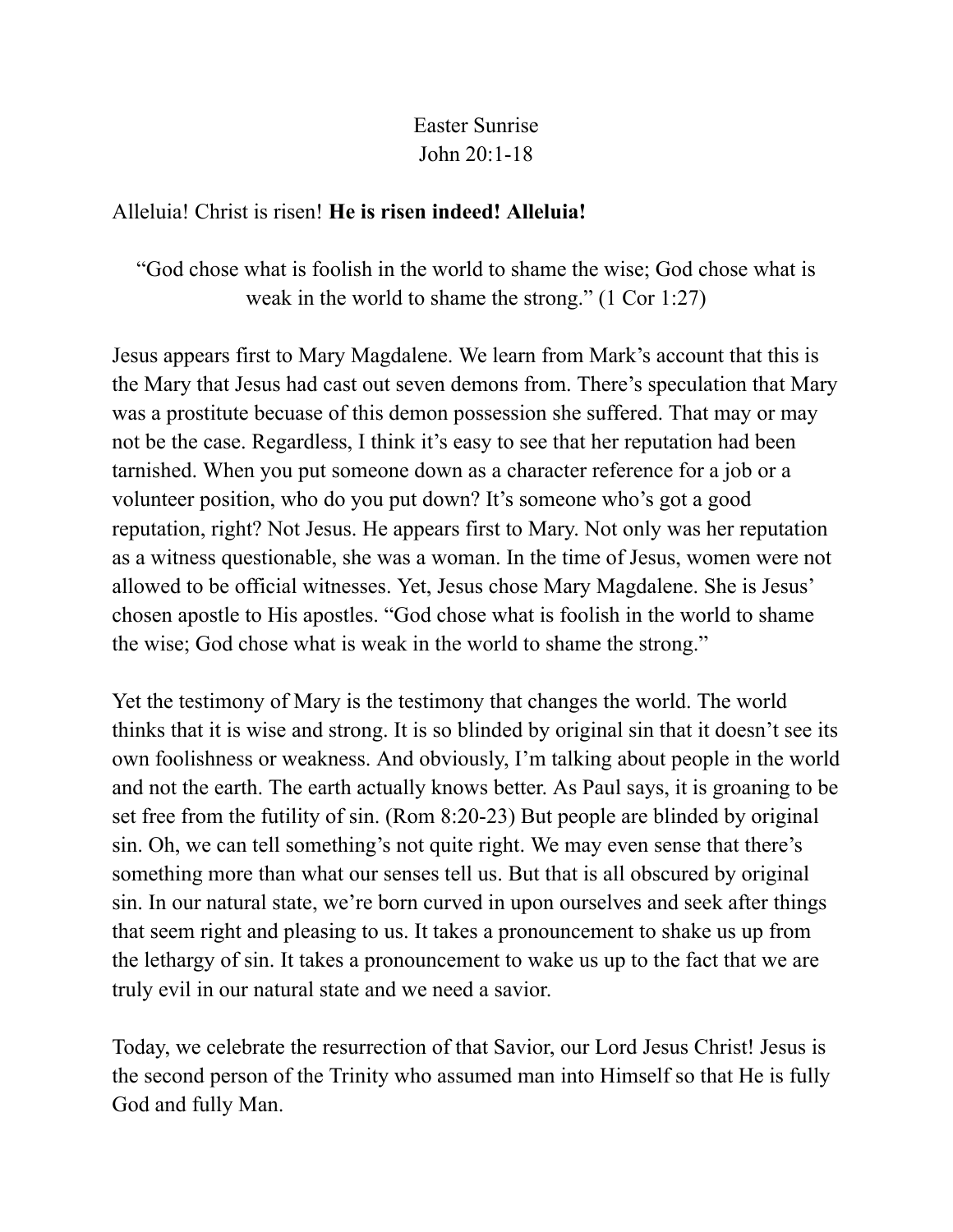He created and sustains the universe by the power of His might as God. He ate, slept, grew tired, and cried like any other man in the face of a sin stained world. Yet He is a Man without sin. He lived perfectly righteous. He did what the first Adam chose not to do and what the descendents of Adam cannot do: Jesus lived a perfectly righteous life. And He submitted His perfectly righteous life as the spotless Lamb of God to the cruelty of death on the cross to pay for our sin! God died on the cross and shed His blood for you. His blood covers all your sin. The resurrection proves that His perfect sacrifice for sin, what the Bible calls propitiation, was fully acceptable to God His Father.

"For God did not send His Son into the world to condemn the world, but in order that the world might be saved through Him." (John 3:17)

One of my favorite images of Jesus is the lamb with a banner. This is a *Christus Victor* image. This depicts the reality that Jesus has won the victory over sin, death, and the devil by His precious blood. He delivers that victory to you by sprinkling you clean with His blood and by continuing to feed you His body and blood. Holy Baptism is a "washing of regeneration and renewal of the Holy Spirit." (Titus 3:5) You are washed clean of all your sin and given the gift of the Holy Spirit. But even more, you receive Jesus' righteousness as a gift so that you stand righteous before your Father in heaven. Then Jesus feeds you the very same body and blood that hung on the cross and rose from the tomb. This also forgives all your sin as well and it strengthens your faith by bringing you into the full life of Christ. The *Christus Victor* image of Christ becomes your image and you are made a victor in Christ as well.

This victory comes to you through the organ of faith, your ears! As Paul says, "Faith comes from hearing, and hearing through the Word of Christ." (Rom 10:17) "Faith is the assurance of things hoped for, the conviction of things not seen." (Hebrews 11:1) Before Paul says that God uses the foolish and weak, he says, "Consider your calling, brothers: not many of you were wise according to worldly standards, not many were powerful, not many were of noble birth." (1 Cor 1:26) When you look at your life, victory is probably not the first thing that comes to mind. How many of us seem to struggle with the same sin over and over again without much relief.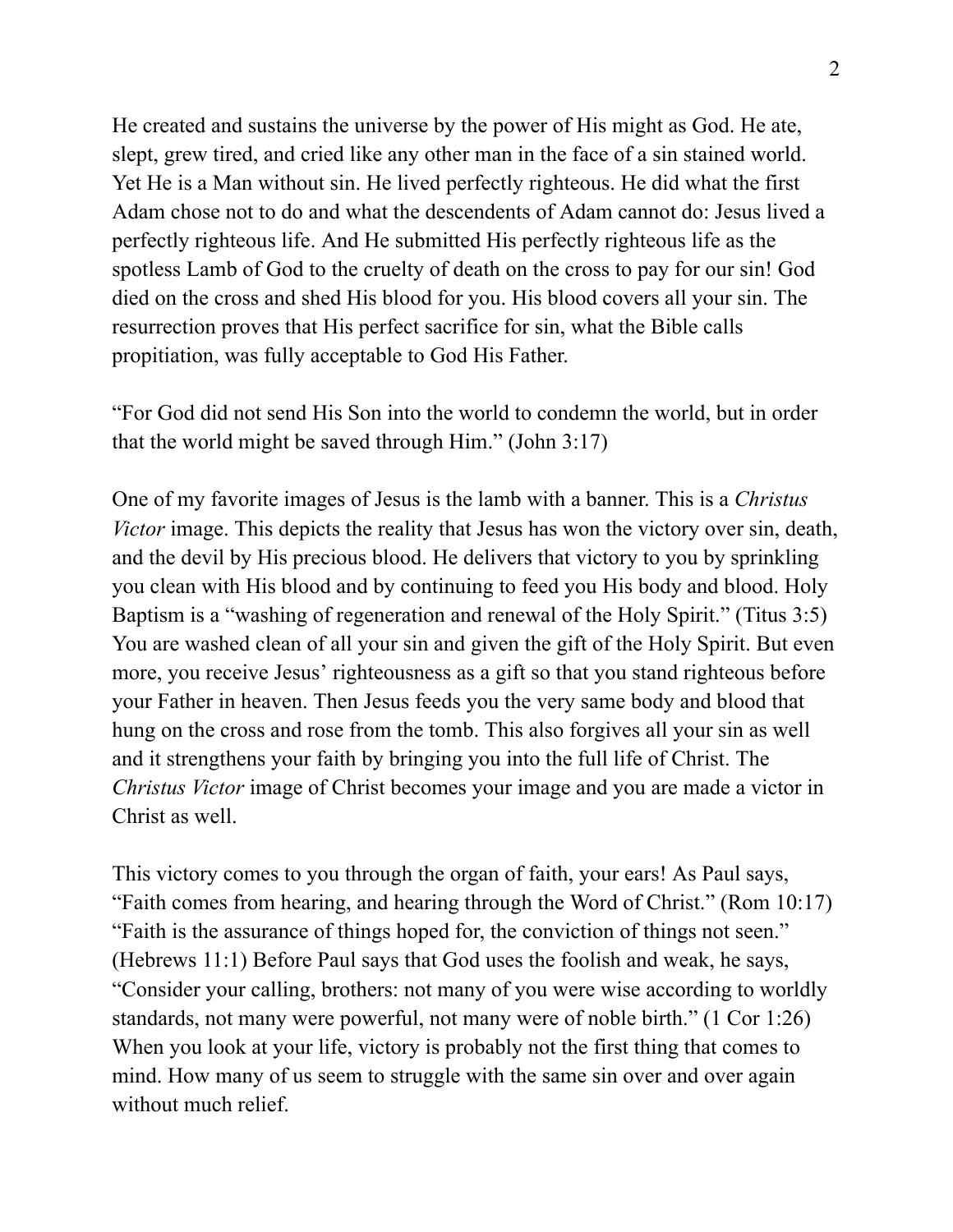How many of us actually affect things outside of our tiny little sphere. And it even seems like we cannot even affect things in our own families. How many of us have lost people in our family from the faith? Yet we do not lose hope. We have a living hope in Christ. No matter how bad things are here in time or how bleak they look, we have the victory over sin, death, and the devil that is ours through faith in Christ. We are convicted of this because Jesus is risen from the dead!

When the perishable puts on the imperishable, and the mortal puts on immortality, then shall come to pass the saying that is written: 'Death is swallowed up in victory. O death, where is your victory? O death, where is your sting?' The sting of death is sin, and the power of sin is the law. But thanks be to God, who gives us the victory through our Lord Jesus Christ." (1 Cor 15:54-57)

Because Jesus is risen, we are victorious. No matter what the wise and powerful of the world say. We look weak and foolish in their eyes for such a hope in Christ, but in the eyes of our Lord and savior, we look like His little lambs. Lambs that He bled and died for. But since we live in a world full of the clamor of the so-called wise and powerful, we need to keep hearing the voice of our Shepherd. We need the voice of our Shepherd to drown out the ceaseless babble of a dying world. Where Jesus' voice continues to go out clearly is where you have the voice of victory. True victory. Eternal victory.

Jesus doesn't rule from a temple in Jerusalem. He rules with His voice proclaimed in all corners of the world. And that is where we find Him. Mary wanted to cling to Jesus as He was in His earthly ministry. But we cannot have Jesus on our terms. We must come to Him as foolish and weak beggars who have nothing to offer but everything to gain. God established His church so that His Word would be proclaimed in all the world and so that His gifts of grace found in water, bread, and wine may be freely offered to the world. But, of course, we treat these precious gifts of Word and Sacrament with the highest reverence. As Jesus commands, "Do not give dogs what is holy, and do not throw your pearls before pigs, lest they trample them underfoot and turn to attack you." (Mt 7:6)